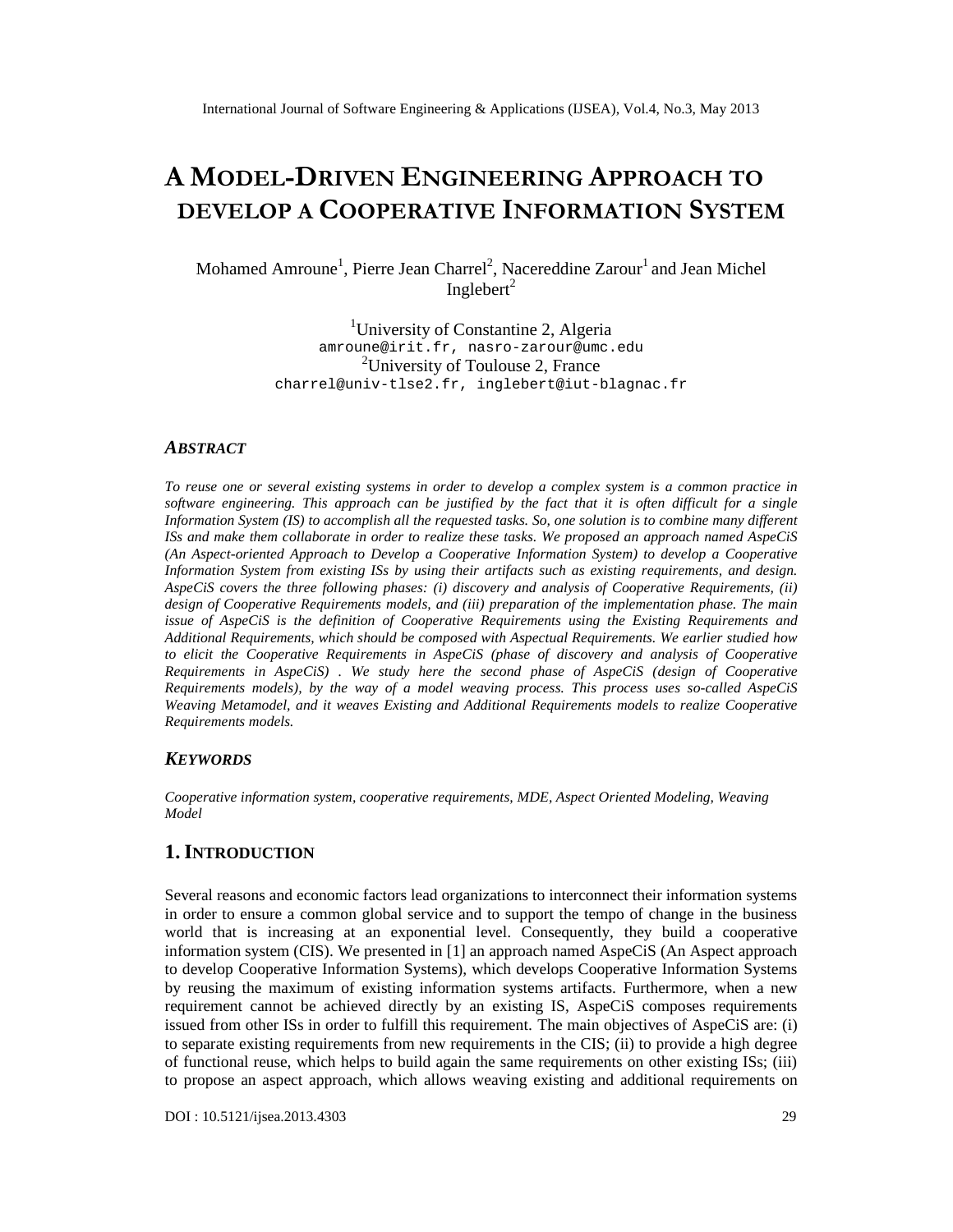join points at the model level. AspeCiS includes three main phases which are: (i) discovery and analysis of Cooperative Requirements (CRs), (ii) conception of CRs models, and (iii) preparation of the implementation phase.

The Existing Requirements (ERs) are requirements provided by existing ISs. However, the Additional Requirements (ARs) are requirements that are not supported by any existing IS. These kinds of requirements are used to define a set of CRs related to the CIS to be developed. In [1], we studied only how to elicit and analyze the CRs, but we have not developed how to define CRs models using existing models? So, in this paper, we try to answer this question. The basic assumption in model driven engineering (MDE) is to consider models as first class entities [2], [3],[4]. A model is an artifact that conforms to a metamodel so that it represents a given aspect of a system. Current MDE approaches usually have three representation levels for models: metametamodel, metamodel and terminal models [5].

In order to realize the potential benefits of models, AspeCiS must facilitates the specification and reuse of models, However, in AspeCiS, we use the models of ERs and ARs, and aspectual models, which should be composed with ERs and ARs models to produce the models of CRs. So, in AspeCis aspects models are those that are spread across and tangled with other design elements. The main objective of this paper is to propose a weaving models process in order to produce CRs's models.

The remainder of the paper is organized as follows: Section 2 presents an overview of AspeCiS. The AspeCiS Model Weaving process is detailed in section 3. Section 4 draws some examples. Section 5 provides some related works. Section 6 provides a summary of the paper and a brief overview of the continuation of this work.

# **2. ASPECIS: AN ASPECT APPROACH TO DEVELOP COOPERATIVE INFORMATION SYSTEM**

# **2.1. The Form of Cooperation of AspeCiS**

Today, enterprises operate in environments characterized by the increased competition, changes in customer demands, communications performance, etc. In this new context, and in order to cope with these business conditions, enterprises migrate to inter-organizational relationships [6], [7], [8] as a way to adapt to their new environment, gain competitive advantage, and, increase their efficiency. However, enterprise information systems were not designed to evolve with this new strategy of thinking. This adds another level of intricacy to an already complex IT infrastructure. For this reason, building effective enterprise cooperation is not an easy task, it requires a Cooperative Information System (CIS) to support this inter-enterprises cooperation.

According to our point of view, a CIS is a large scale information system that interconnects several systems of different organizations, sharing common objectives. We consider that the Model Driving Engineering (MDE) with the Aspect paradigm is one of the techniques for addressing these critical issues. Nowadays, MDE and Aspect Oriented Modeling (AOM) become among the most promising paradigm for leveraging enterprise information systems. It creates opportunities for enterprises to provide value added service. Thus, our research aims at developing a new approach called AspeCis, that ensures the effectiveness and efficiency of business cooperation based on the Aspect concept. AspeCiS focuses on three main issues that are respectively: Elicitation & analysis of requirements (called cooperative requirements) of the cooperative information system, which supports the business cooperation. Elaboration of cooperative requirements models, and transform cooperative requirements models into code.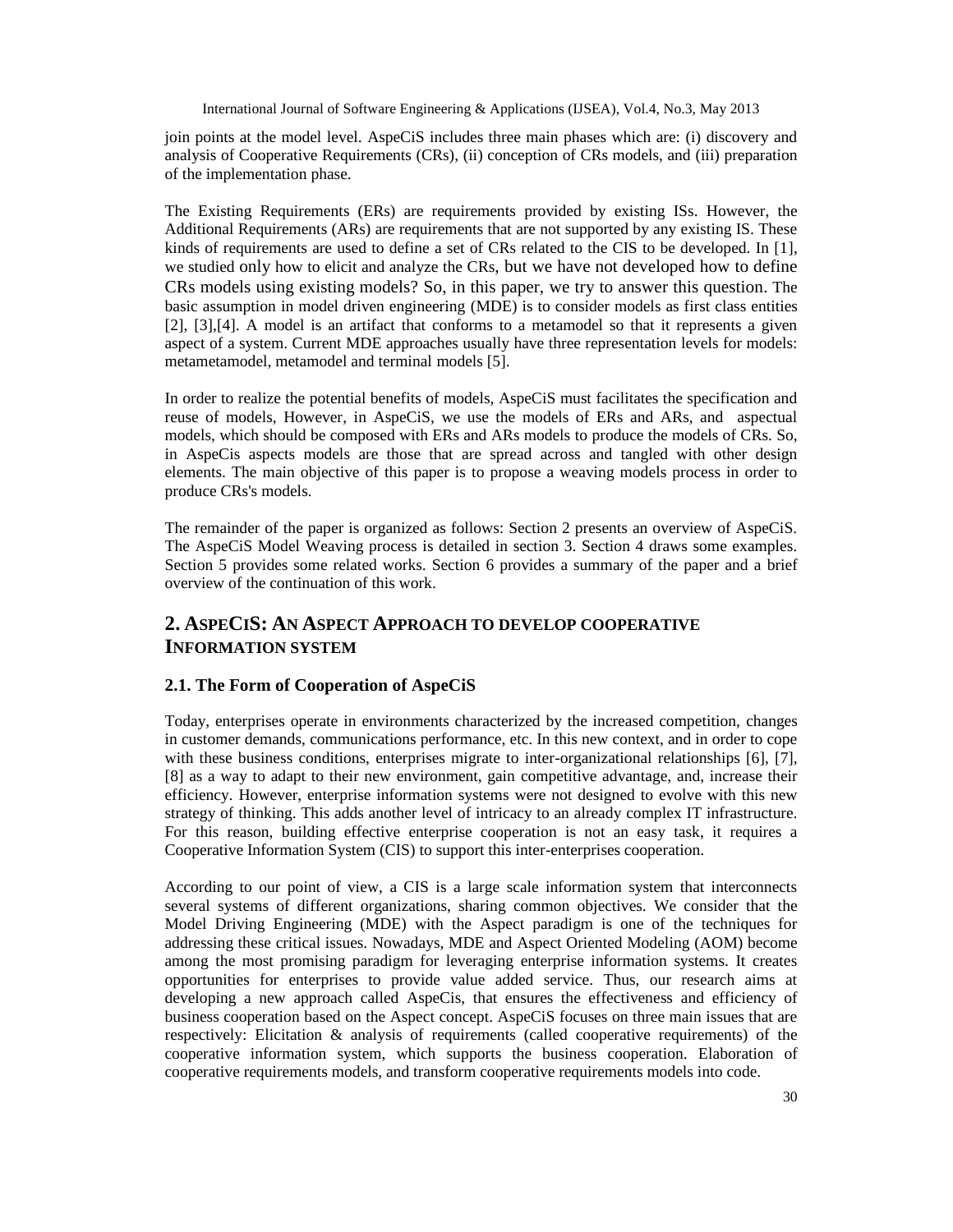In next section, we briefly excerpt the overview of AspeCiS from our previous work [1]. First, we define the following concepts; Existing Requirements (ERs), Additional requirements (ARs), Aspectual Requirements (AspRs) and Cooperative requirements (CRs).

# **2.2. The concept of Requirements in AspeCiS**

Several definitions of requirement exist in the literature [9], but we adopt the following ones to differentiate between requirements in AspeCiS. So, in AspeCiS tree kind of requirements are defined.

**Existing Requirements (ERs).** They are statements of services or constraints provided by an existing system, which define how the system should react to particular inputs and how the system should behave in particular situations.

**Additional Requirements (ARs).** They are requirements which are not supported by any existing IS. In this case, other external information systems will be solicited to fulfill these ARs.

**Aspect Requirements (AspRs).** They are types of transverses requirements that must be woven with the existing requirements in order to reuse them.

**Cooperative Requirements (CRs).** They are goal requirements that will be refined to relate on ERs and eventually ARs, exhibiting what parts of existing systems requirements will be reused and composed, and what parts should be newly developed as shown in the metamodel of the **CRs** (see Figure 1).



Figure 1 A Cooperative requirement metamodel

# **2.3.The Three Phases of AspeCiS**

AspeCiS includes three main phases which are (cf. 2):

**Phase I: Elicitation and analysis of CRs.** This phase is composed of four steps which are: (1) the definition of CRs, (2) the refinement of CRs, (3) the formulation of CRs depending on the ERs and possibly with the definition of some ARs, (4) the selection of a set of Aspects-Requirement as can be seen in the figure 2.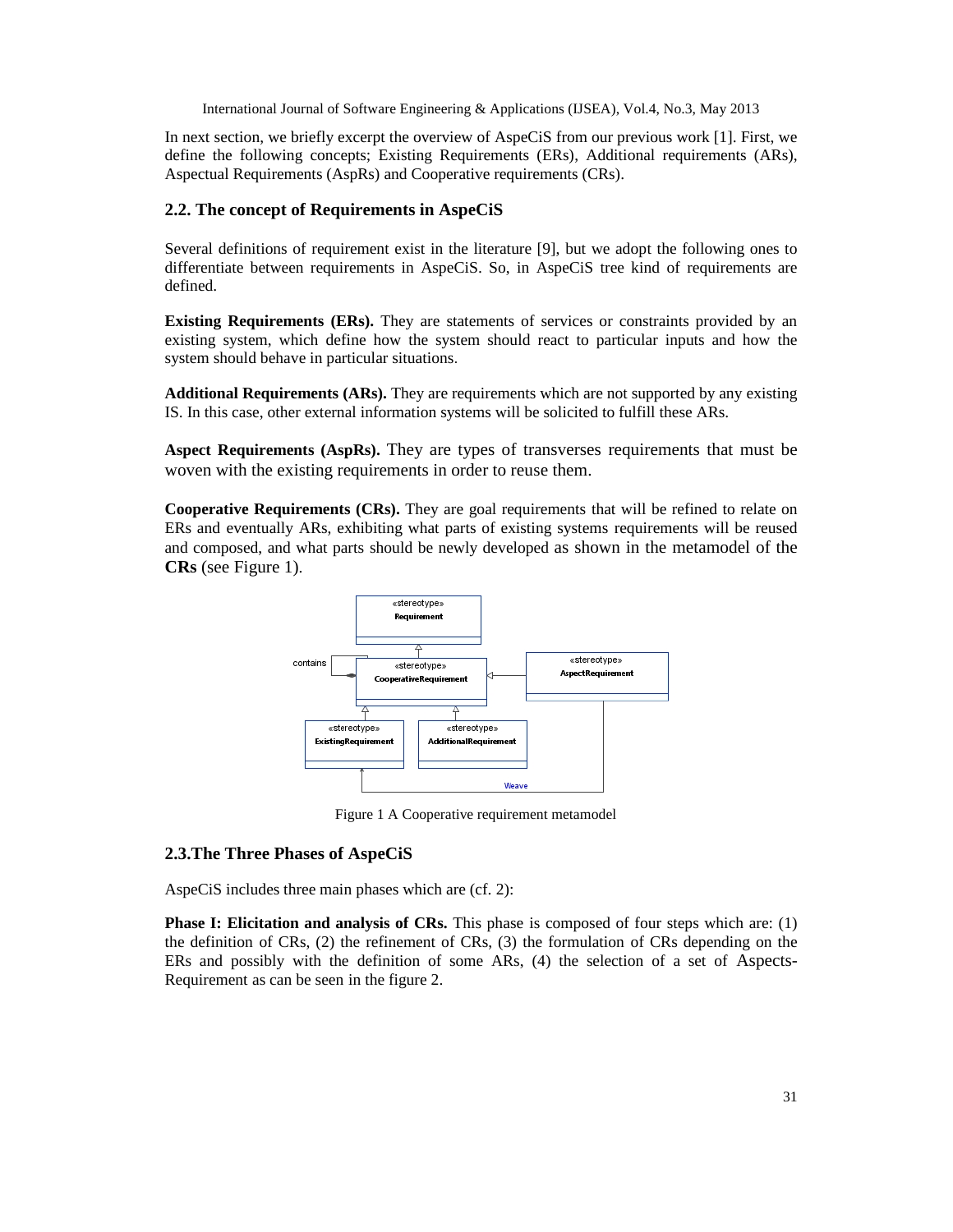

Figure 2 Synopsis of AspeCiS approach

Phase II: Development of CRs models. The Aspect Requirements models should be composed with ERs and ARs models to produce CRs models. This phase includes a conflict resolution task with ERs and ARs models to produce CRs models. This phase includes a conflict resolution task<br>that can appear during the requirements composition process. We proposed in [10] a conflict resolution process among Aspect Requirements during the requirements engineering level: a a priority value is computed for each Aspect Requirements, and it allows identifying a dominant Aspect Requirement on the basis of stakeholder priority. This process is more formal than those currently proposed, which requires a trade-off negotiation to resolve conflicts. with ERs and ARs models to produce CRs models. This phase includes a<br>that can appear during the requirements composition process. We prope<br>resolution process among Aspect Requirements during the requirement<br>priority value

**Phase III: Preparing the implementation phase.** The purpose of this phase is to transform models into code templates. **Phase III: Preparing the implementation phase.** The purpose of this phase is to transform models into code templates.<br> **2.3.1. Phase I: Definition of CRs**<br>
The requirements elicitation activity offers means for the identi

### **2.3.1. Phase I: Definition of CRs**

requirements. In the literature, several techniques for requirements elicitation are defined [9]. The requirements. In the literature, several techniques for requirements elicitation are defined [9]. The choice of an elicitation technique depends on the time and resources available to the engineering requirements and, of course, the kind of information that needs to be elicited [9]. Nuseibeh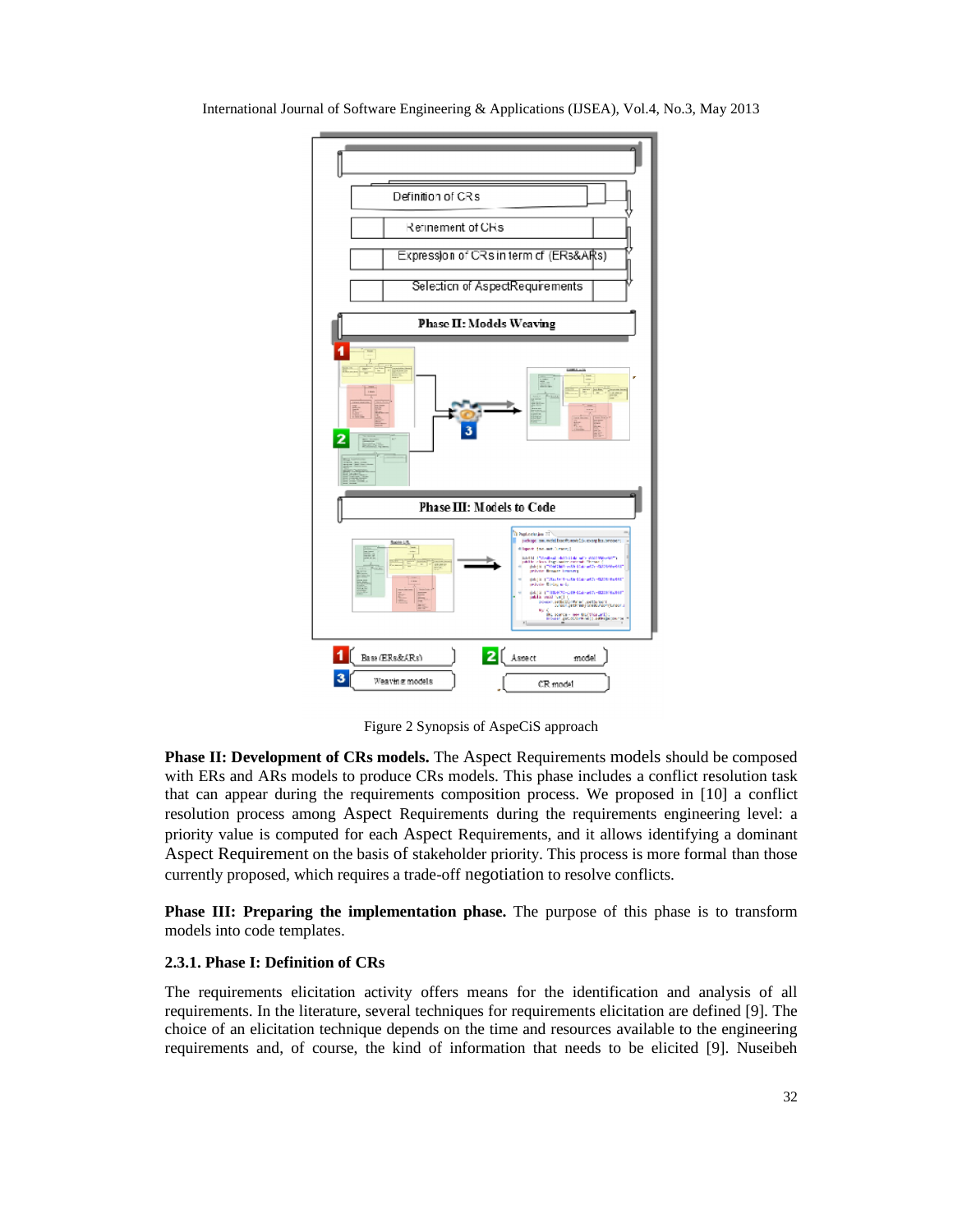presents an interesting classification of elicitation techniques [9]. This phase must be followed by a refinement process.

### **2.3.2. Phase I: Refinement of CRs**

The refinement process is composed by two actions, which are: the decomposition of CRs into a set of basic requirements, and the use of the inference relation.

**Decomposition of CRs***.* This action aims to decompose these requirements qualified as high-level requirements into a set of ERs and ARs (not decomposable). These requirements are connected by conjunctions or disjunctions nodes. We can distinguish ERs that can be used without any change in the definition of CRs and ERs that must be changed by means of appropriate Aspect Requirements.

**Cooperative Requirements Inference***.* Within the refinement phase, we can use the inference relation mentioned in [11]. The inference brings the following benefits: (i) It allows dealing with the redundancy of CRs. So, this relation avoids the definition of CRs that can be obtained simply by an inference relation. (ii) It allows the requirements engineer dealing with the problem of ambiguity that occurs when one CR has several possible interpretations. (iii) It allows reducing development cost and project schedule.

### **2.2.3 Expression of CRs in terms of ERs and ARs**

In this sub-phase we determine ERs and ARs involved in the definition of every CR which could not be inferred from others, i.e., we express CR using a combination of ERs and/or ARs.

# **2.3.4. Phase I: Selection of the Aspect Requirements**

Usually, the reuse of ERs needs some modifications in order to reach CRs. These changes are assured by Aspect Requirement. A modification of an ER is the result of the weaving of a new behavior on this ER. This change is provided by the Aspect Requirement. So, we consider the Aspect Requirement as a specific kind of requirement which appear in the case of the definition of CRs. It must be woven with ERs in order to define CRs. An Aspect Requirement can be used several times in the definitions of the CRs. Thus, it is transverse.

# **3.AWMM: AN ASPECIS WEAVING METAMODEL**

In this section, we present in detail the process, that we propose in this paper, to weave existing and additional models to produce models of CRs. The weaving concept is used to support such a decoupling among models. The weaving concept is not new and the definition of model weaving considered in this paper is an extension of the generic metamodel weaving proposed by Didonet Del Fabro et al. in [12].

The general operational context of this model weaving is depicted in Figure 3. It consists of the production of a weaving model WM representing the mapping between two metamodels: a left meatamodel LeftMM and a right metamodel RightMM. The WM model should be conform to a specific weaving metamodel WMM.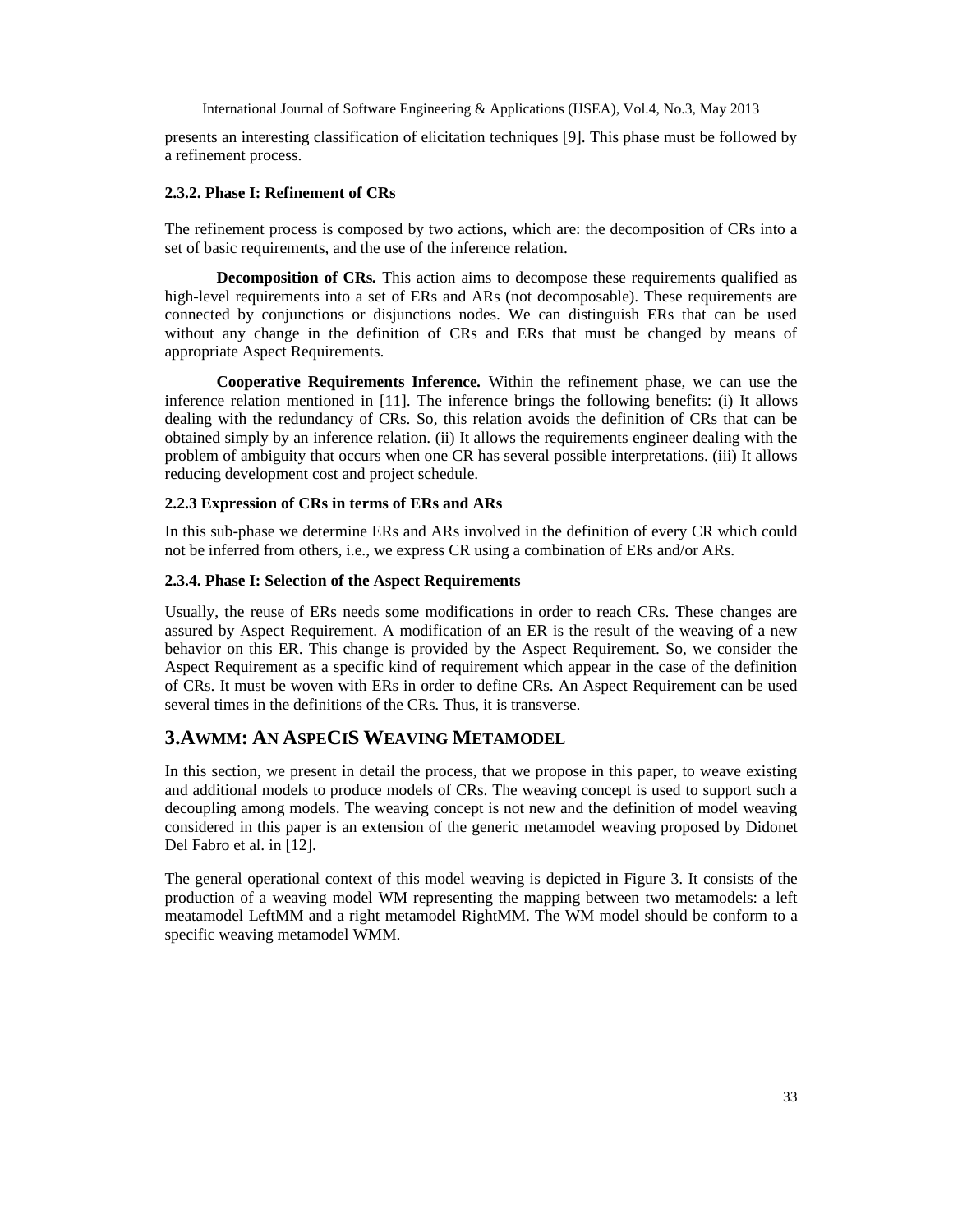

Figure 3 AMW:Atlas Model Weaver metamodel. [12]

The generic metamodel weaving proposed by Didonet Del Fabro et al. must be extended, to be used in our context. This extension (cf. figure 4), consists of the definition of a Core metamodel (AspeCiS-LeftMM), an Aspect Requirements metamodel (AspeCiS-RightMM) and a weaving metamodel called AWMM (for AspeCiS Weaving Metamodel) specific to our approach. So, the Core (Base) metamodel represents either an ERs or ARs metamodel. They are conformed to the same metamodel, which is the UML metamodel. We present these metamodels in the next sections.

We use weaving models to capture different kinds of links between model elements. The links have different semantics, depending on the application scenario. For instance (Attribute, Class) is a kind of link. It means that an attribute from Core model is added to a class from Aspect Requirement model. The semantic of links is not in the scope of this paper.



Figure 4 AspeCiS Weaving Metamodel

#### **3.1 AspeCiS-LeftMM: Existing and Additional Metamodel**.

Each system can be described in structural and behavioral way. This paper focuses on the development of the structural dimension of a CIS. So, we use the class diagrams to represent all models. The Figure 5 describes the simplified UML class diagram metamodel used in the scope of this work. This metamodel can be used as an AspeCiS-LeftMM in order to describe ERs and ARs models. A Class contains features that may be either Attributes or Methods. A Class may be associated with several Associations. An Association is connected to the Classes by means of AssociationEnd elements that may be navigable or not. The AssociationClass element inherits from both the Association and the Class elements.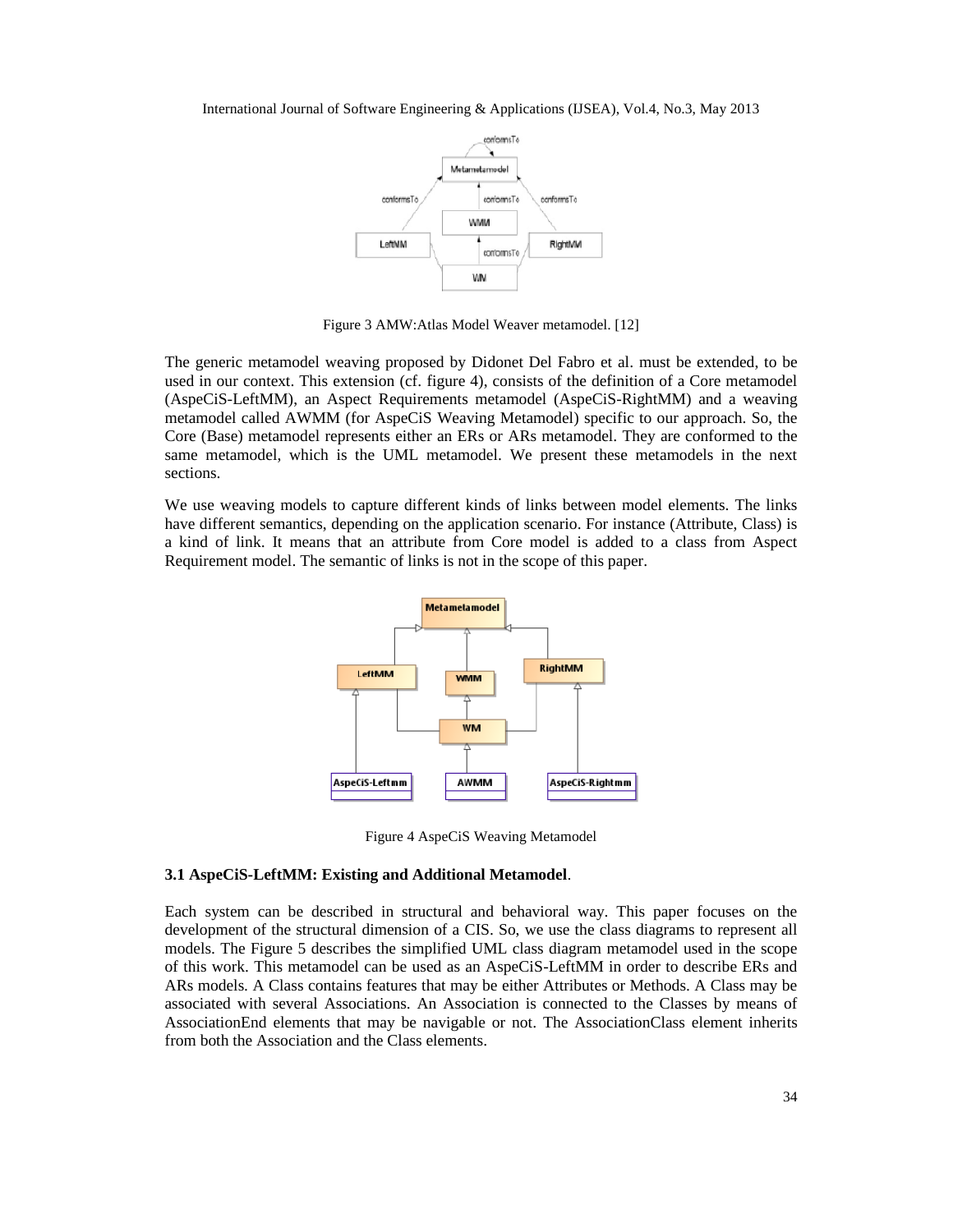

Figure 5 AspeCiS-LeftMM metamodel

### **3.2 AspeCiS-RightMM: Aspect Metamodel**

An Aspect Requirement can be viewed as a modular way to implement crosscutting Requirements. In AspeCiS, the Aspect Requirement is very similar to a class. So, this similarity is also mentioned in [7], [5], [13], [19]. The Figure 6 illustrates the simplified metamodel of Aspect Requirement. However, the Aspect Requirement contains Pointcuts and Advices.

1) **Pointcuts**: The Pointcuts describe places where the Aspect Requirement should take effect. The Pointcuts define the Aspect Requirements structure. The stereotype Aspect Requirement extends the UML metaclass Class. The stereotype Pointcut extends the UML metaclass StructuralFeature (Figure 6).

2) **Advices:** The Advices define the Aspect Requirements behavior, (the modifications performed by the aspect). An Advice can be either Advice-AddElt to add an element, Advice-Update to modify an element, or an Advice-DeleteElt to remove an element. These elements can be attributes, classes or associations. Advices can be executed Before, After, of Pointcuts. This execution type is given in the attribute advicetype, this attribute is of type TypeAdvice, which is an enumeration containing the attributes Before and After. The stereotype Advice extends the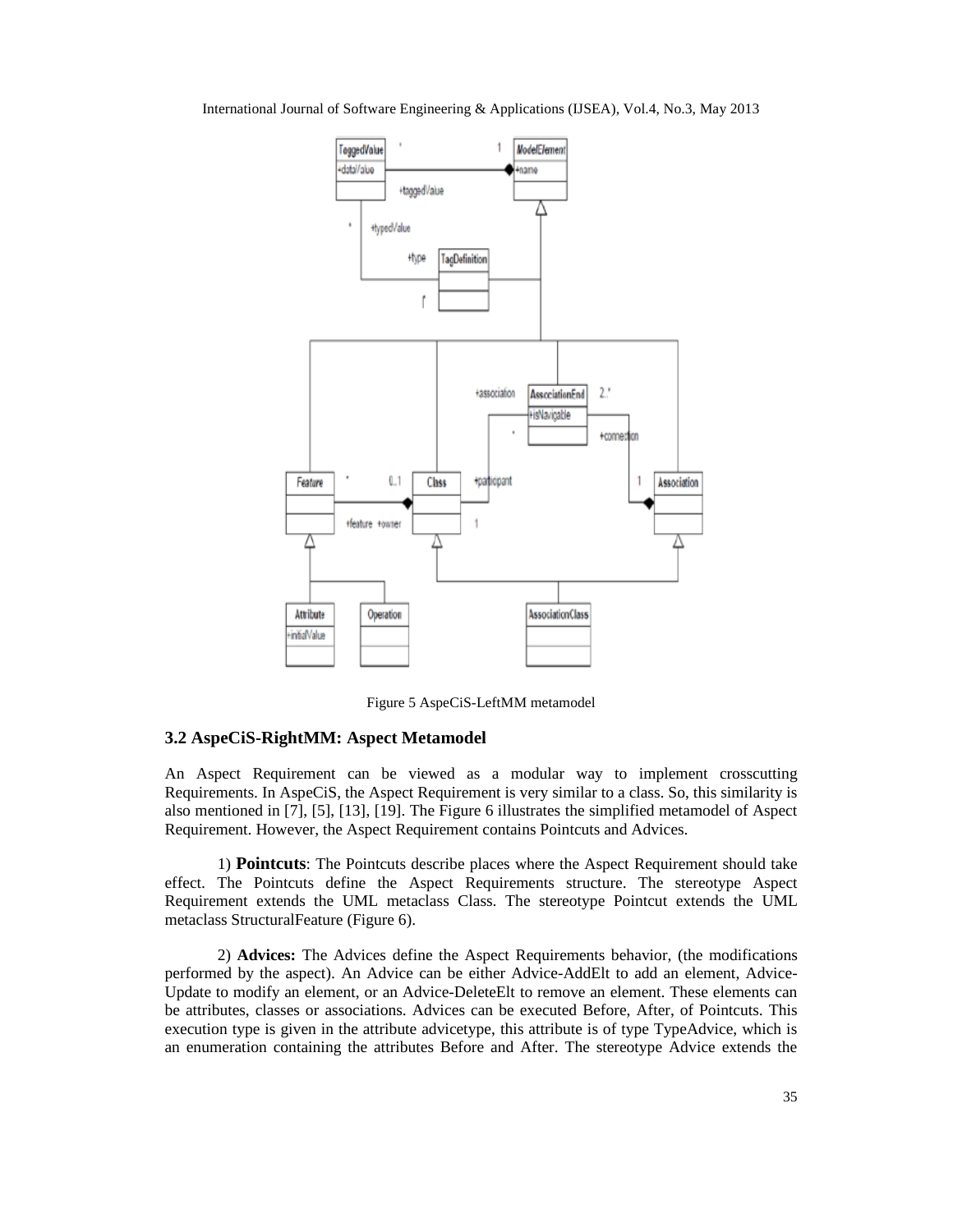UML metaclass BehavioralFeature (Figure 6). For each element (Class, Attribut and Association) to be modified a specific advice is defined.



Figure 6 The AspectRequirement Metamodel

# **3.3. AWMM**: **AspeCiS Weaving Metamodel**

Before presenting the AspeCiS metamodel, we briefly present the weaving metamodel (WM) proposed by Didonet Del Fabro et al. in [12]. This metamodel is illustrated in the Figure 7. This metamodel is composed by the following elements:

- $\checkmark$  WElement is the base element from which all other elements inherit. It has a name and a description.
- $\checkmark$  WModel represents the root element that contains all model elements. It is composed by the weaving elements and the references to woven models.
- $\checkmark$  WLink express a link between model elements, i.e., it has a simple linking semantics. To be able to express different link types and semantics, this element is extended with different metamodels.
- $\checkmark$  WLinkEnd represents a linked model element.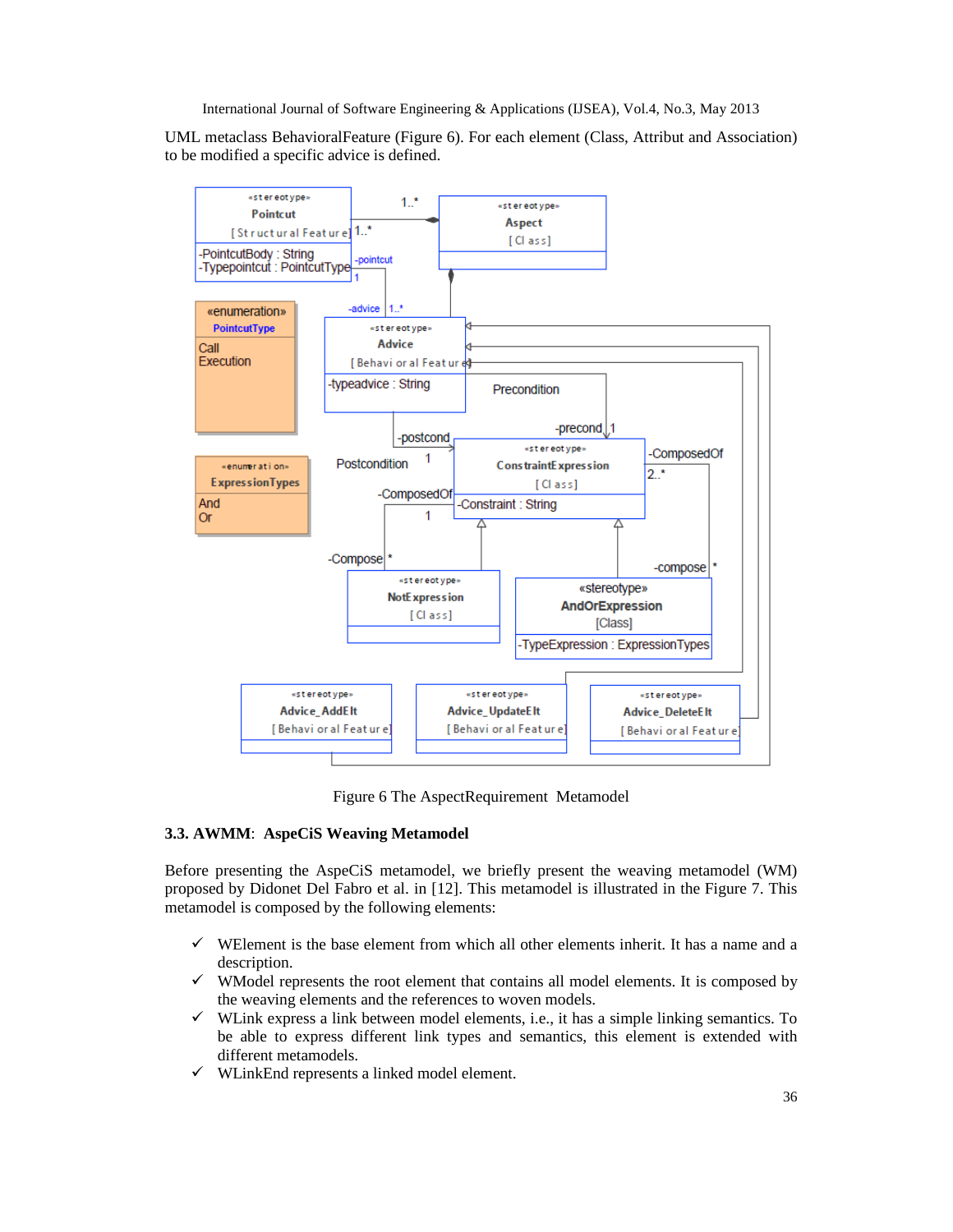$\checkmark$  WElementRef is associated with an identification function over the related elements. The function takes as parameter the model element to be linked and returns a unique identifier for this element.

WModelRef is similar to WElementRef element, but it references an entire model. The AspeCiS metamodel (AWMM) is an extension of the metamodel (WM) proposed by Didonet Del Fabro et al. in [12]. AWMM is produced and depicted in Figure 7. So, we define two types of model weaving: WeavingCoreAspect and WeavingCoreAdditional. These weaving models are an extension of the WModel. Each weaving model is composed of the two models: Left and Right. The WeavingCoreAspect is used to weave an AspectOperatorRequirement model with CoreRequirementModel (Core models). Furthermore, the WeavingCoreAdditional is used to weave a CoreRequirementModel with an AdditionalRequirementModel. The result of the WeavingCoreAdditional can be used as an input to the WeavingCoreAspect.

# **3.3.1 Weaving Core and Aspect Models**

This WeavingCoreAspect is composed of two models (CoreRequirementModel & AspectOperatorRequirement-Model). With respect to this metamodel, a WeavingCoreAspect consists of two models (CoreRequirementModel & AspectOperatorRequirement) related through weaving links (PointcutCoreAspect). The CoreRequirementModel (LeftModel) is an extension of WModelRef, it represents a model of ERs. The AspectOperatorRequirement( RightModel) represents a model of a Aspect Requirements. This model is also an extension of WModelRef. The WeavingCoreAspect is also composed of the Pointcut (PointcutCoreAspect), which is an extension of WLink. The PointcutCoreAspect is composed by two elements (left, right), these elements are an extension of WLinkEnd. The left element represents an artifact of CoreRequirementModel, and the right element represents an artifact of the Aspect Requirement.

# **3.3.2 Weaving Core and Additional Models**

The CoreRequirementModel and AdditionalRequirementModel compose the WeavingCoreAdditional. They are an extension of WModelRef, the CoreRequirement-Model represents a model of ERs, and the AdditionalRequirementModel represents a model of ARs. The WeavingCoreAdditional is composed of the Pointcut PointutCoreAdd which is an extension of WLink. The PointcutCoreAdd is formed by two elements (leftCAdd, rightCAdd), these elements are an extension of WLinkEnd. The right element represents artifacts of AdditionalRequirementModel, and the left element represents artifacts of the CoreRequirementModel. These artifacts can represent an attribute, an association or a class.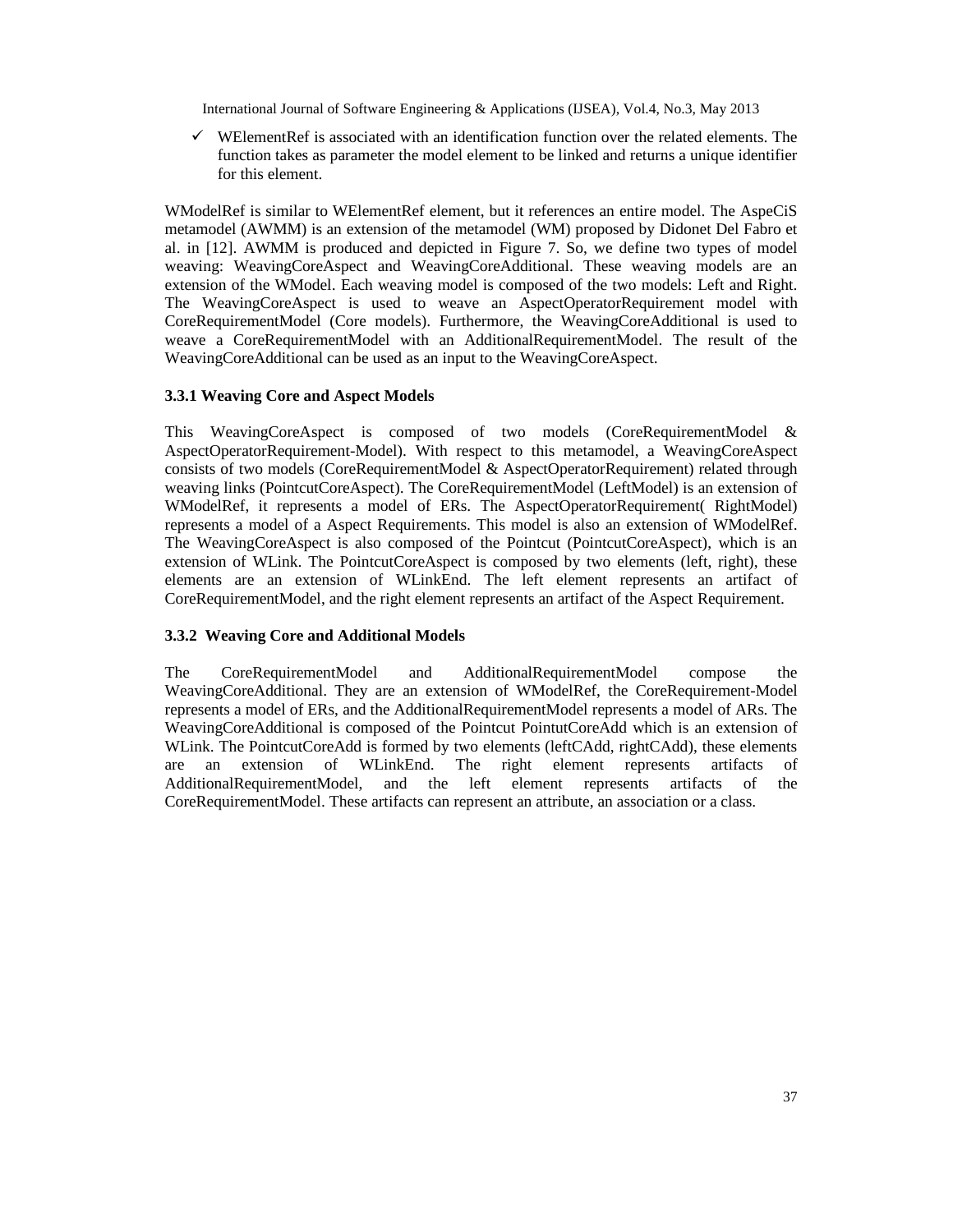

International Journal of Software Engineering & Applications (IJSEA), Vol.4, No.3, May 2013

Figure 7 AspeCiS Weaving Metamodel.

# **4. THE AWMM USAGE**

In the previous sections, we have presented a weaving process to produce CRs models. It is now convenient to better illustrate the use of this process.

# **4.1 Real Example**

This example illustrates a part of the university student's management system. It consists of the management of the student's subscription in the High Graduate School in Algerian universities. The Hight Graduate School composes of several universities; it aims to assure a high formation of students. After completion of courses of study, the students receive a doctor's degree.

In this section, we illustrate how to weave two models (M1, M2) using AWMM, in order to produce a model of CRs. We intend to build a CIS able to manage a cooperative project involving several universities to provide High Graduate School.

Each university is supported by its existing IS. The new CIS is built on the basis of existing ISs (more details of this example are presented in [1]). At the requirements level of the existing ISs, the student subscription requirement is defined as:

ER1= "Every student may have a second subscription in the same university."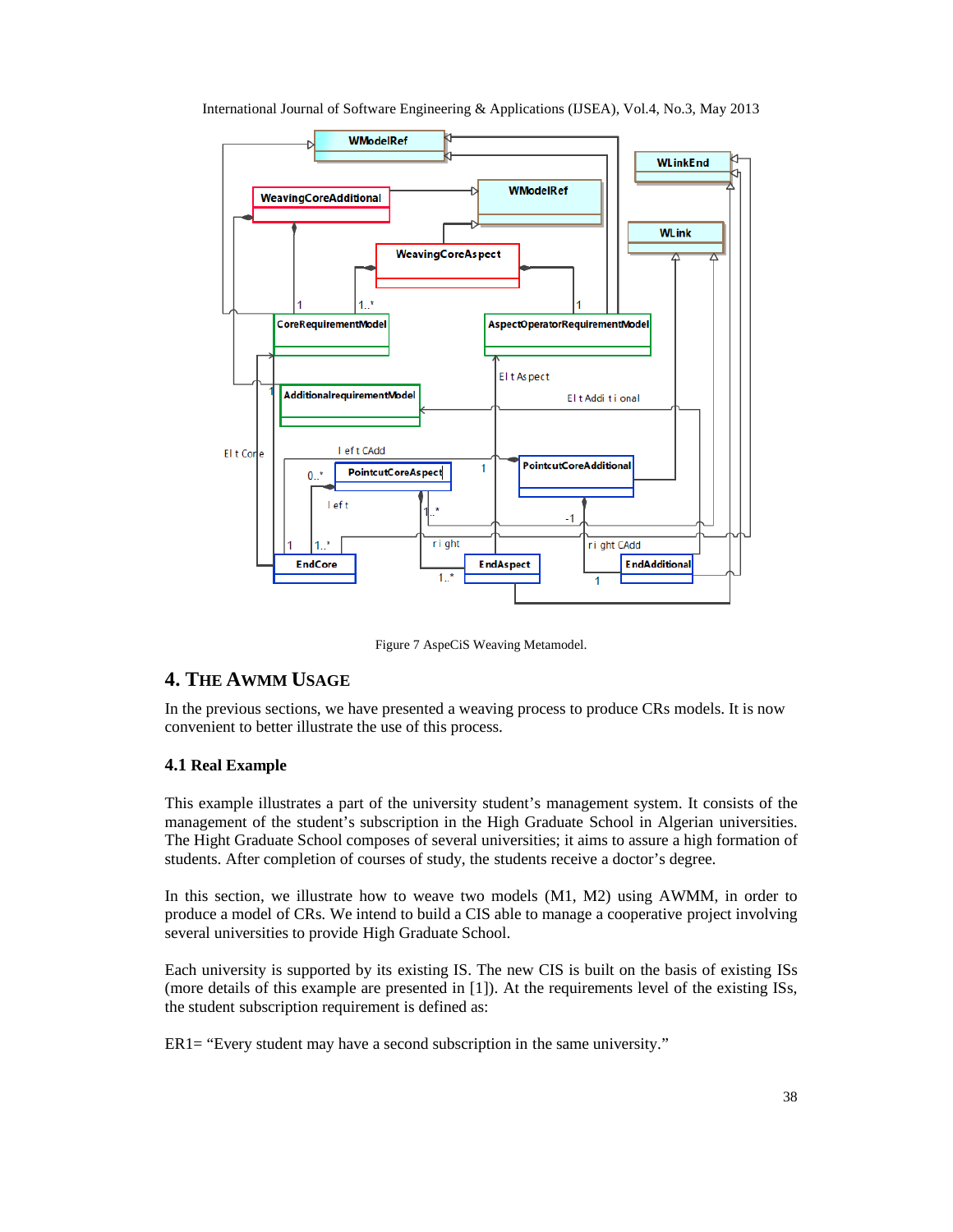However, in the CIS, the CR is defined as:

 $CRI =$  "Every student can have a second subscription in the same university provided that the number of hours of the second specialty does not exceed 50% of the number of hours of the first one."

The existing ISs allow a second subscription in the same university. So, in order to participate in the Height Graduate School, each university must respect the constraint, of the number of hours for the second subscription, imposed by the Height Graduate School's regulation. This constraint is defined in the CR1 cited previously. Furthermore, the CIS to be developed, to support the management of this Height Graduate School, will be developed by reusing the existing ISs after some modifications.

At the model level of ISs, M1 models the ER1 (see figure 8). It represents the core (base) model that models the student subscription in the Height Graduate School. M1 is a class diagram conforms to UML class diagram metamodel, presented in the figure 5. M1 composes of three entities which are: University, Student and Speciality.

M2 (cf. figure 9) represents the Aspect Requirement model. M2 conforms to the Aspect Requirements metamodel presented in figure 6. It represents the aspect model. It also represents a constraint of the number of hours, which must be woven with M1 to define the CR1 model. In this example, the aspect model contains the advice advice addElt, its role is to verify the number of hours before the call of the function Student.NewSpeciality(). This information is defined in the pointcut Pointcut1 through the (BodyAdvice) and the (Typepointcut= "call") (cf. figure 9).

# **4.2 THE AWMM IMPLEMENTATION**

In order to validate the proposed weaving process, we have used the plug-in AMW in eclipse platform. The following code shows an extract of the AWMM in KM3 language. It contains two types of model weaving which are: WeavingCoreAspect and WeavingCoreAdditional. These weaving models are an extension of the WModel (lines (1),(2)).

package AWMM { class WeavingCoreAspect (1) extends WModel { reference leftWCA container : CoreRequirementModel; reference rightWCA container:AspectOperatorRequirementModel;} class CoreRequirementModel extends WModelRef {} class AspectOperatorRequirementModel extends WModelRef {} class PointcutCoreAspect extends WLink { reference leftModel container : EndCore; reference rightModel container : EndAspect ; reference PointcutCoreAspect : PointcutCoreAspect;} class WeavingCoreAdditional (2) extends WModel { reference leftmodel container : CoreRequirementModel; reference rightmodel container : AdditionalrequirementModel;} class PointcutCoreAdditional extends WLink { reference leftCAdd container :EndCore; reference rightCAdd container :EndAdditional; } }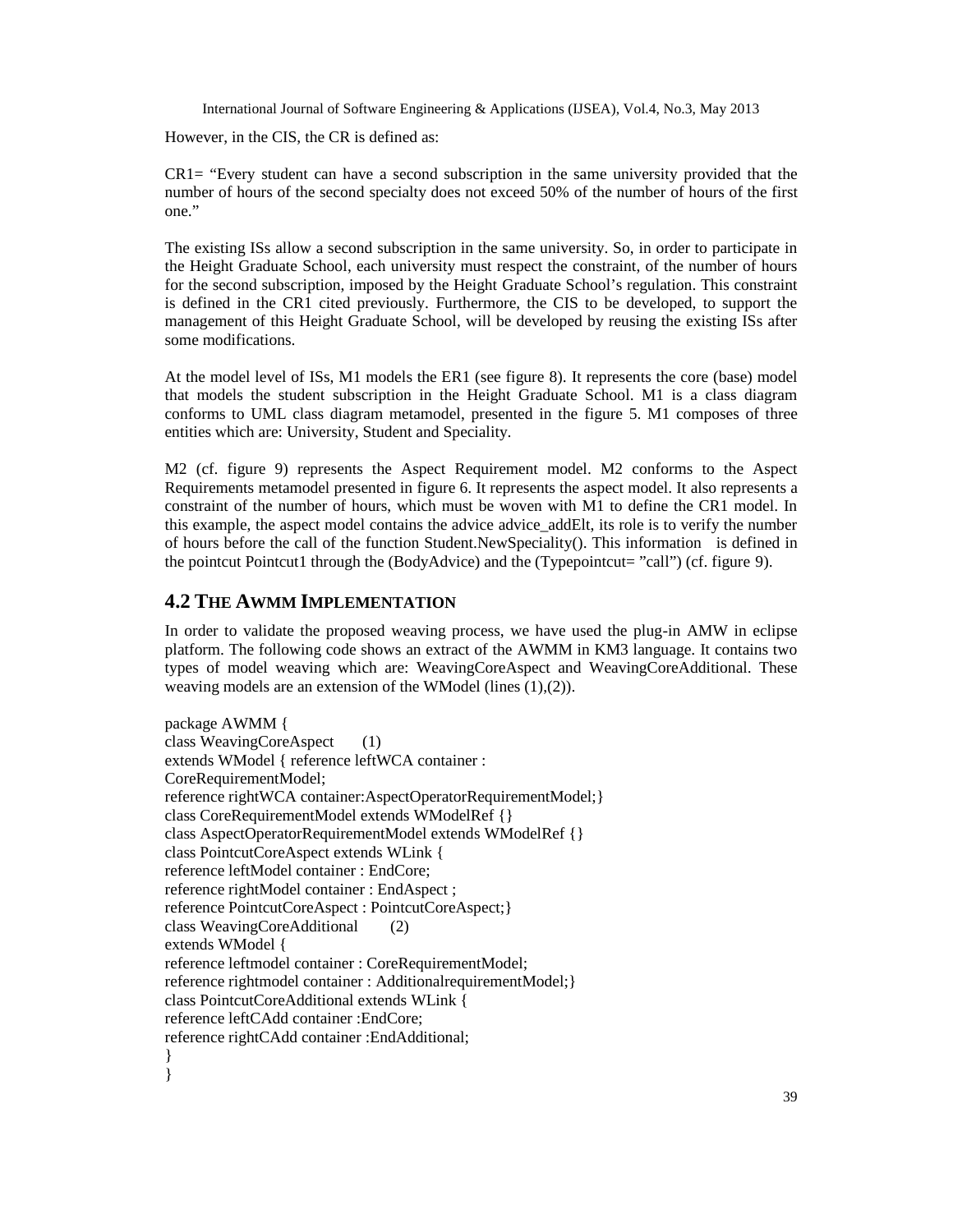In this example, we use the WeavingCoreAspect to add two operations to M1, especially to the Student class. These operations are called Before the call of the Student.NewSubscription() operation, in order to add a second subscription. The first operation Verify Specialty.NbreOfHours(IdSpecialty) consists of the computation of the number of hours for the new subscription, the result of this operation is used by the second operation get SecondSpecialty() to verify the constraint imposed to authorize or not a second subscription. In this example, we use eclipse platform with plug-ins EMF and AMW in order to implement AWMM.



Figure 8 M1: A Core model (Left)



Figure 9 An Aspect model (Right)

# **5. RELATED WORKS**

Over the last past years, several approaches to weave models have been proposed, [14], [15], [16], [11], [17], [18]. The database metadata integration and evolution is considered, as one of the important domains, where the model weaving is widely applied. In this context the work presented in [14] proposes a generic metamodel management algebra which uses algebraic operators to manage mappings and models. In [15], authors introduce a UML extension to express mappings between models using diagrams, and they illustrate how the extension can be used in metamodeling. The extension is inspired by mathematical relations and it is based upon ideas presented in [16]. This work defines transformation relationships between different components of a language definition, rendered as a metamodel. Another generic metamodel to support weaving operation is given in [11]: here, the approach is based on the possible extensibility and variability of mappings among metamodels and it is supported by a prototypical implementation.

The problem of heterogeneous composition is addressed in [17]: if several view models are expressed in different Domain Specific Modeling Languages and if these models are used to specify a system, then it is necessary to compose them to generate the application. To avoid this problem, this approach transforms the models into a same Metamodel. Therefore, when all the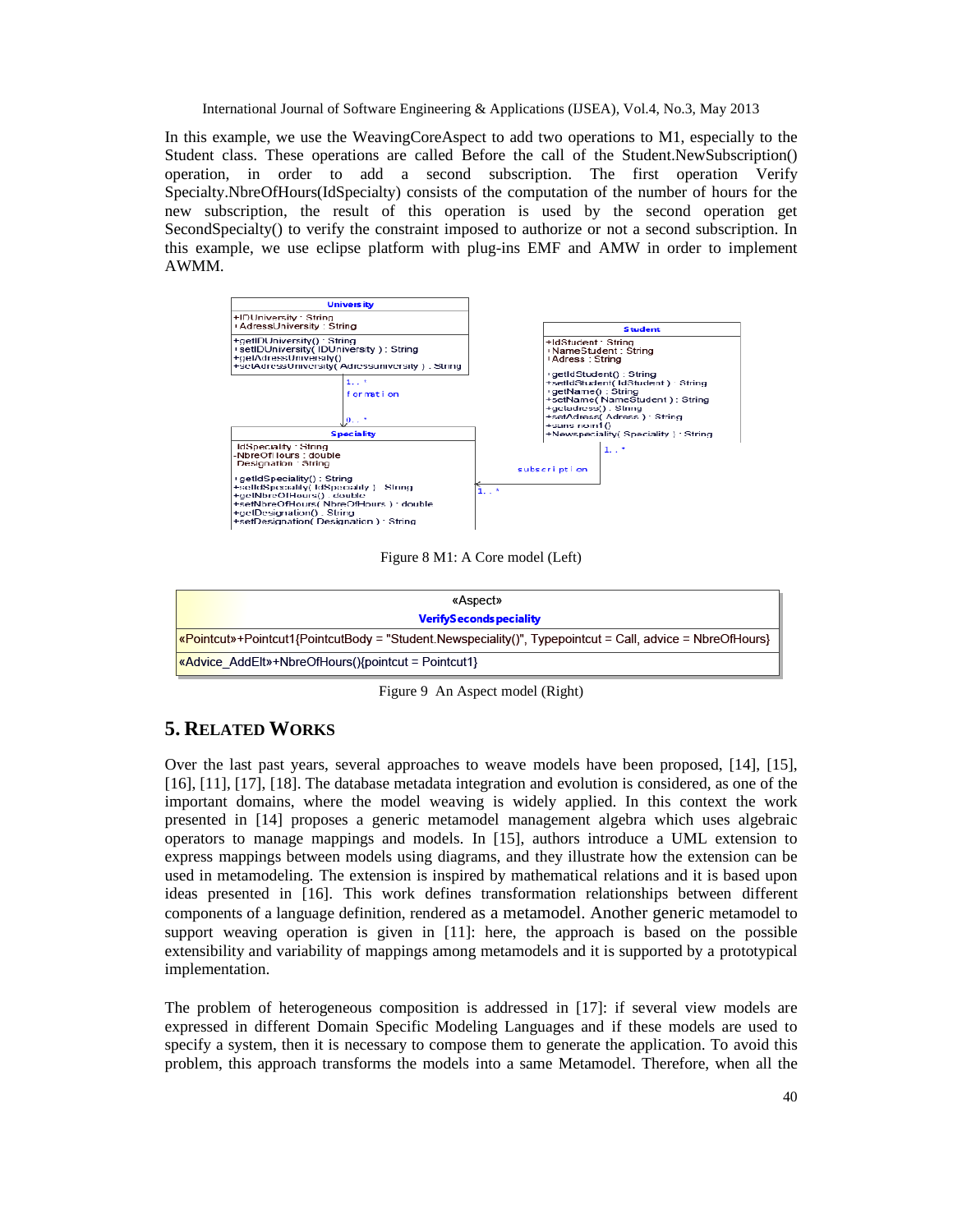view models are transformed, in a same metamodel specified with a common language, it is possible to apply a homogeneous composition to obtain the final application. The approach proposed in [16], discusses a formal approach to define how the distinct concerns of a Web application can be better connected by means of weaving models. The main idea consists of the specification of weaving operators to establish relationships among the models that describe the various perspectives of the application being developed.

After reviewing, these approaches are not dedicated to the development of CIS. However, we can highlight, that it is possible, to use the model weaving techniques to reuse a set of existing models in order to produce cooperative models of a CIS. Therefore, our proposed weaving process aims to develop CIS by reusing models of existing ISs. The suggested weaving metamodel is an extension of the generic metamodel weaving proposed by Didonet Del Fabro et al [11]. This work aims to complete the development of the second phase of our approach called AspeCiS presented in [1].

# **6. CONCLUSION**

It is frequently not easy for a sole Information System (IS) to achieve a new emerging complex task. One solution is to make existing ISs collaborate to realize this task. So, in systems engineering, reuse is defined as the utilization of previously developed systems engineering products or artifacts such as architectures and requirements.

In a previous work [1], we proposed an approach named AspeCiS to develop a Cooperative IS (CIS) from existing ISs by using their artifacts such as requirements, and design. AspeCiS describes four types of requirements: Cooperative Requirements (CR), Existing Requirements (ER), Additional Requirements (AR) and Aspect Requirements (AspRs). ERs are requirements provided by existing ISs, ARs are requirements that are not supported by any existing IS. Aspect Requirements are transverse requirements which appear in the definition of CRs.

AspeCiS contains three main phases, which are: discovery and analysis of CRs, design of CRs models, and preparation of the implementation phase. In the present work, we proposed a Model-Driven Engineering (MDE) approach to develop the CRs models of AspeCiS. So, to define CRs models we propose a MDE based weaving process which relies on a metamodel called AWMM, to be used to capture different kinds of links between input model elements.

The weaving process uses three proposed metamodels wich are: AspeCiSLeftMM, AspeCiS-RightMM and AWMM. The AWMM is an extension of the generic metamodel weaving (Atlas Model Weaver) proposed by Didonet Del Fabro et al [13]. We presented also an AspeCiS-LeftMM metamodel to represent existing, additional requirements and AspeCiS-RightMM metamodel to represent aspect requirements. Aspect Requirements must be woven with ERs and ARs in order to define the CRs related to the CIS to be developed. The weaving metamodel is used to capture different kinds of links between model elements. These links are represented by a set of PointCuts, which have different semantics. We will define these semantics in our future work.

# **ACKNOWLEDGEMENTS**

This research is partially supported by the PHC TASSILI project under the number 10MDU817. We thank the anonymous reviewers for providing valuable comments.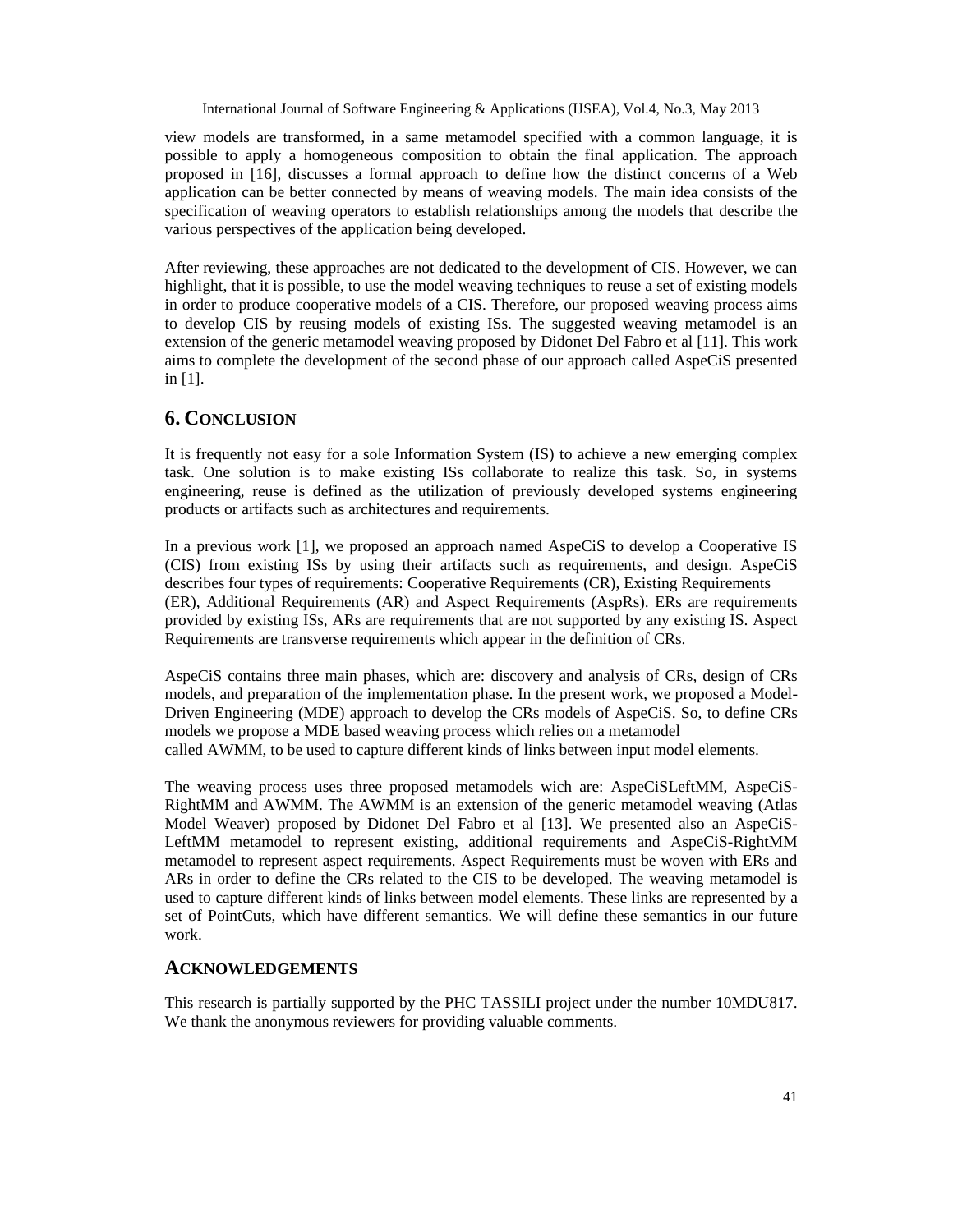### **REFERENCES**

- [1] M. Amroune, J.M. Inglebert, N. Zarour, and R. Charrel, •Aspecis: Anaspectoriented approach to develop a cooperative information system,, in Model and Data Engineer Frigst International Conference, MEDI 2011, Obidos, Portugal, ser. Lecture Notes in Computer Science, vol. 6918. Springer, 2011, pp. 12232.
- [2] R. B. Fance and B. Rumpe, •Modelriven development of complex software: A research roadmap,, in FOSE, 2007, pp. \$54.
- [3] B. Selic, •The pragmatics of modd riven development,, IEEE Software, vol. 20, no. 5, ppf 259 2003.
- [4] R. Silaghi, F. Fondement, and AStrohmeier, •Towards an metariented uml profile for distribution,, in EDOC, 2004, pp. 227239.
- [5] A. Y. Halevy, Z. G. Ives, and A. Doan, Eds., Rondo: a programming platform for generic model management. ACM, 2003.
- [6] K. V. Andersen, J. K. Debenham, ard Wagner, Eds., How to design a Loose Interganizational Workflow: An illustrative case study, ser. Lecture Notes in Computer
- [7] Science, vol. 3588. Springer, 2005.<br>[8] P. W. P. J. Grefen, H. Ludwig, A. I
- P. W. P. J. Grefen, H. Ludwig, A. Dan, and S. Angelov, •An analysis of web sersupport for dynamic business process outsourcing,, Information & Software Technology, vol. 48, no. 11, pp. 1115ƒ1134, 2006.
- [9] P. W. P. J. Grefen, N. Mehandjiev, G. Kouvas, G. Weichhart, and R. Eshuis, •Dynamic business network process management intant virtual enterprises,, Computers in Industry, vol. 60, no. 2, pp. 86ƒ103, 2009.
- [10] B. Nuseibeh and S. Easterbrook, •Requirements engineering: a roadmap,, in Proceedings of the Conference on The Future of Software Engineering, ser. ICSE €00. New NY orkJSA: ACM, 2000, pp. 35ƒ46. [Online]. Available[: http://doi.acm.org/10.11](http://doi.acm.org/10.1145/)45/336512.336523
- [11] M. Amroune, J. M. Inglebert, N. Zarour, and P. J. Charrel, •Article: A conflict resolution process in aspecis approach,, International Journal of Computerlike ations, vol. 44, no. 10, pp. 121, April 2012, published by Foundation of Computer Science, New York, USA.
- [12] I. Jureta, A. Borgida, N. A. Ernst, and J. Mylopoulos, •Techne: Towards a new generation of requirements modeling languages with goals (greences, and inconsistency handling, in RE, 2010, pp. 115ƒ124.
- [13] M. D. Del Fabro, J. B, ezivin, F. Jouault, E. Breton, and G. Gueltas,  $\bullet$ AMW: a Generic Model Weaver., in Procs. of IDM05, 2005.
- [14] M. R. Djabri and M. Amroune,  $\bullet$ A uml profile for aspectic, in Proceedings of International Conference on Information Technology and Envices (ICITeS), 2012. Conference Publications IEEE, 2012, pp. 16.
- [15] S. Diehl, J. T. Stasko, and S. N. Spencer, Eds., Proceedings ACM 2003 Symposium on Software Visualization, San Diego, California, USA, June-13, 2003. ACM, 2003.
- [16] J.-M. J'ez'equel, H. Hußmann, and S. Cook, Eds., UML 2000 e Unified Modeling Language, 5th International Conference, Dresden, Germany, SeptembeO&tober 4,2002, Proceedings, ser. Lecture Notes in Computer Science, vol. 2460. Springer, 2002.
- [17] A. Cicchetti and D. D. Ruscio, •Decoupling web application concerns through weaving operations,, Sci. Comput. Program., vol. 70, no. 1, ppf82, 2008.
- [18] A. Yie, R. Casallas, D. Deriddeand D. Wagelaar, •A practical approach to multi deling views composition,, ECEASST, vol. 21, 2009.
- [19] J. Evermann, •A mettevel specification and profile for aspectj in uml,, Journal of Object Technology, vol. 6, no. 7, pp. 249, 2007.